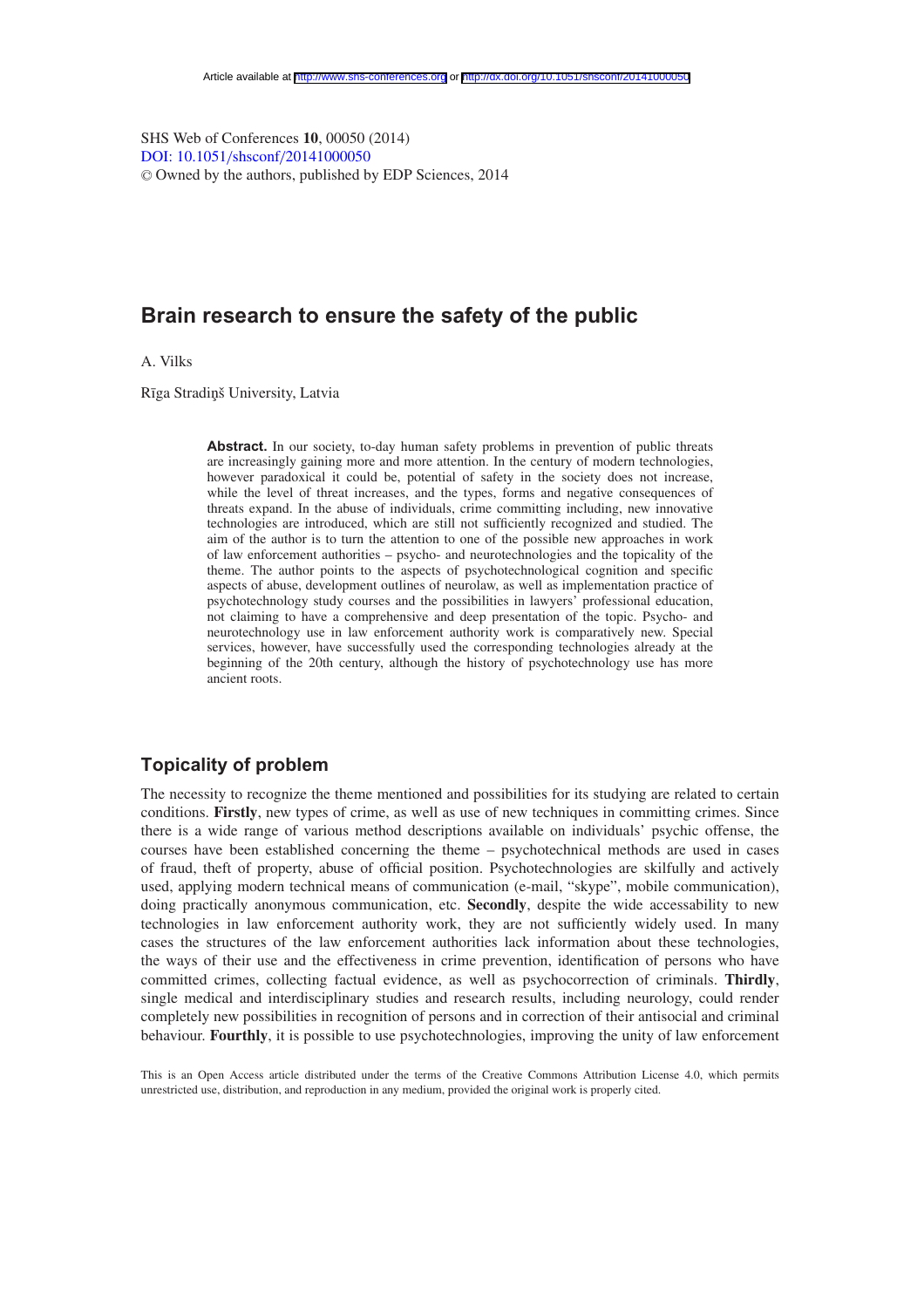#### SHS Web of Conferences

authorities, internal mobility, professionalism, preventing psychotraumatism, "burn-out" syndrome, and deformation.

The use of psychotechnology in detection of crimes and their prevention is promising because due to its legal and medicinal approach, it makes it possible to develop a method of interdisciplinary use, as well as renders support, implementing the guidelines of legal policy, improving organizing potential of law enforcement authorities.

Neurotechnologies, in the last decade, have been developing very fast due to the new research methods for the investigation of a man, such as functional magnetic resonance tomography, magnetic encephalography, electroencephalography, infra-red spectroscopy, computer tomography, positron emission tomography. Lecturer Arturs Utinans of RSU Psychosomatic Medicine and Psychotherapy Department admits, that new neurological sciences can be used in predicting humans' individual behaviour, stating the increased aggressivity and antisocial personality features of prisoners (1). By means of corresponding technologies it would be possible to identify terrorists, or even pedophiles. Using visual image reconstruction of the human brain, it is possible to read human thoughts in the computer. Neurovisualization technologies have even formed a new branch – neurolaw.

In legal and medical practice, the so-called "brain fingerprinting" is being used more and more often. The method allows restoring and visualizing memory fragments, which are associated with a man's previous activity or conditions in which he/she has been. Magnetic stimulation contributes to the brain segment activation. By conducting an interview with an individual (interview, interrogation), one can see the person's reaction to certain words, phrases, pictures, things. The author of the technology of "Brain fingerprinting" is Lawrence Farwell. The method which is called "Mermer" was used as an evidence in the USA Iowa state in the case of Terry Harrington (2). Initially, he was accused of murder. Later, using "brain fingerprinting" method, the accused was found to have an alibi, but the witness who gave evidence about T. Harrington was found to be lying. "Brain fingerprinting" method is used to prove serial killer James B. Grinder's guilt in murdering of three women (3).

At the basis of "brain fingerprinting" method there is impulsive human brain response at subconscious level reacting to external stimuli in 300 miliseconds. For instance, showing a picture of a known person to an individual, the respective brain segment recognizes it. It is impossible to affect or control the psychic reactions of the brain. There is no need for an individual's verbal answer in the testing process. Electronic sensors which record reactions and transmit them to the computer are attached to the tested person's head. Stimulus to which the tested person reacts, can be like sounds, words, pictures, odour, things, computer picture (signs, symbols). Denial of recognition of stimuli only proves dishonesty of the person tested.

Neurojurisprudence is a new multidisciplinary science which includes law and neurology. The field deals with the use of neurological discoveries in law, studying, analyzing and evaluating legal phenomena, facts and legal subject behaviour models. In the international terminology, such terms as "Legal Neuroscience", "Law and Neuroscience", "Neurolaw", "Neurojurisprudence", as well as "Neurocriminology" are used. In neurojurisprudence, possibilities and limitations stating, to which extent neurological conclusions can be used in law are recognized.

Neurojurisprudence and its separate innovative approaches are mainly used in criminology, criminalistics and criminal process.

Within criminology, recognizing the mechanism of an individual criminal offense at neurology level, it is possible to study the effect of external social (micro) environmental conditions on an individual's psychic processes, status and properties. In criminology, it is important to study neurological signs of an individual's antisocial orientation, formation of deviations and motives. Not less important are the issues on one's individual legal awareness and culture formation process and its deformation. More and more achievements in neurology could be used in re-socialization probation service for persons who had done criminal offenses. Neurological methods could be used in accepting the newly-adopted legal acts at individual level.

00050-p.2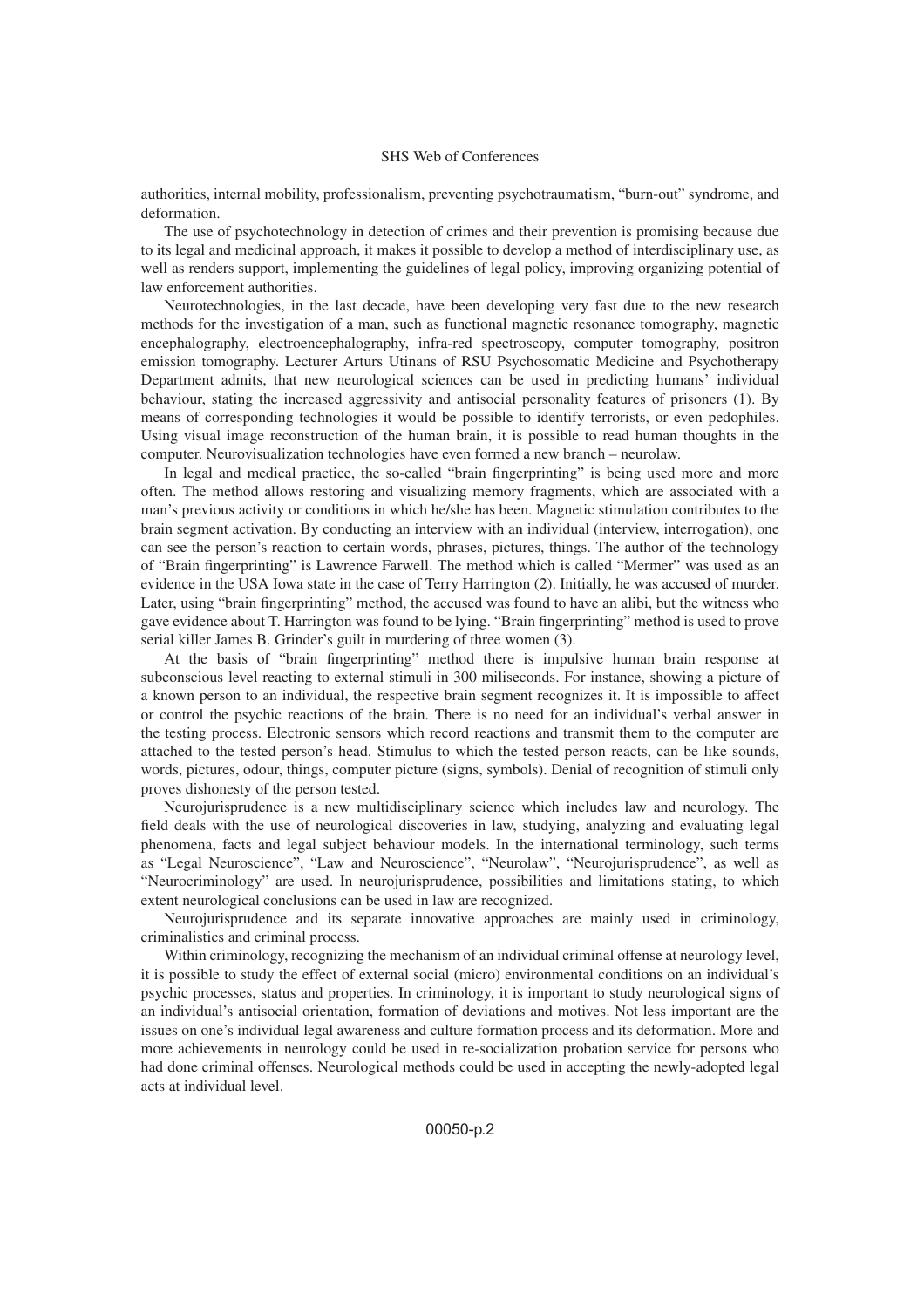#### Int. Conf. SOCIETY. HEALTH. WELFARE.

Causes of individual criminal acts were earlier searched in the cranial anomalies, in human constitutional structure specificities, chromosomal pathologies, genetical deviations. Neurological approach is related to the recognition of causes of offensive behaviour in human brain, neurons.

In neurology, the serotonine's effect on a human's aggressive or depressive behaviour is studied. Serotonine is mentioned as the hormone for love and happiness, which is responsive for an individual's sense of happiness and welfare and emotional comfort. Study results gave evidence that the decrease of serotonine's level is contributing to an individual's increased aggressiveness or depression which could turn into suicidal manifestations. Both abuse against the environment, and autoabuse (suicides or their attempts) is a uniform determinant in serotonin's insufficiency in the human body.

In persons who have committed severe crimes (murder, severe physical abuse, rape, etc.) neurological study has fixed lowered serotonin level, consequently, such persons, on the basis of biological indices, are unable to do intentional purposeful activity. In general, they control their behaviour to a full extent. Such persons might be with diminished capacity and they could be applied a lesser penalty, in comparison to persons whose serotonine level is at normal level.

Considering the approach mentioned, it would be worth to know, whether the individuals, who have committed severe crimes, may have a medical examination, diagnosing their serotonine level or, by controlling the lower level of the mentioned substance, it would be possible to detect their diminished responsibility and capacity to control their behaviour.

A woman was found guilty in killing her fiancé. She was sentenced life imprisonment. No other evidence to prove the woman's guilt in the case was identified, except the woman's neurotechnological brain research. In research, the method of analysis of brain electrical oscillations signature -BEOS (*Brain Electrical Oscillations Signature*) was used. The respective research was carried out by Indian neurologist Champadi Ramanom Mukundanom (4).

BEOS method, based on encephalogramme data, gives a possibility to determine whether associations are formed in a human brain, and whether he/she thinks about the facts of certain events, which are reminded to him/her (told, shown). Known facts, activity or inactivity, when recognized, are "lighted up" as separate fragments in the brain and the person remembers again the events once experienced and felt. The method, at the same time, gives a chance to distinguish, what the individual has seen or done. It is admitted, that the above mentioned method can also say what a person is going to do, even antisocial and criminal intentions.

The USA president Barack Obama on April 2, 2013 announced, that a new scientific programme has been undertaken "Brain Research through Advancing Innovative Neurotechnologies" (5) – Brain Initiative. The aim of the programme is to acquire a human brain chart, in which all neurons and synapsis (neuron connections) would be included. The implementation realization term is ten years. Its financing is envisaged to be started from 2014, contributing 100 million US dollars for the programmes' primary development. At the end of 2013, the programme implementation plan had to be worked out. The primary programme objectives are: prevention and treatment of different diseases (Parkinson's disease, epilepsy, etc.). One of the possible project events is associated with rendering the aid to post-traumatic military operation veterans, persons with psychic disease forms. Perspective computer software, as a result of respective studies, would be able to react to human thoughts and manifestation forms. At the same time, the public is worried about the fact, that people's thoughts, feelings and activities could be corrected in an uncontrolled manner.

Research institutions of the European Union have agreed on the human brain research by implementing a project "Human Brain Project" (6). At the beginning of October, 2013, 135 participants from European research institutions met in Switzerland to agree on the development of ten-year-long Project (2014-2023). The total project costs are 1,2 billion EUR.

In 2012, the UK Royal Society announced, that the latest studies in the field of neurology will be used for the needs of the armed forces and special services (7). Neurological technologies are used in testing the draftees, deciding on their sending to service in the appropriate military troops, observation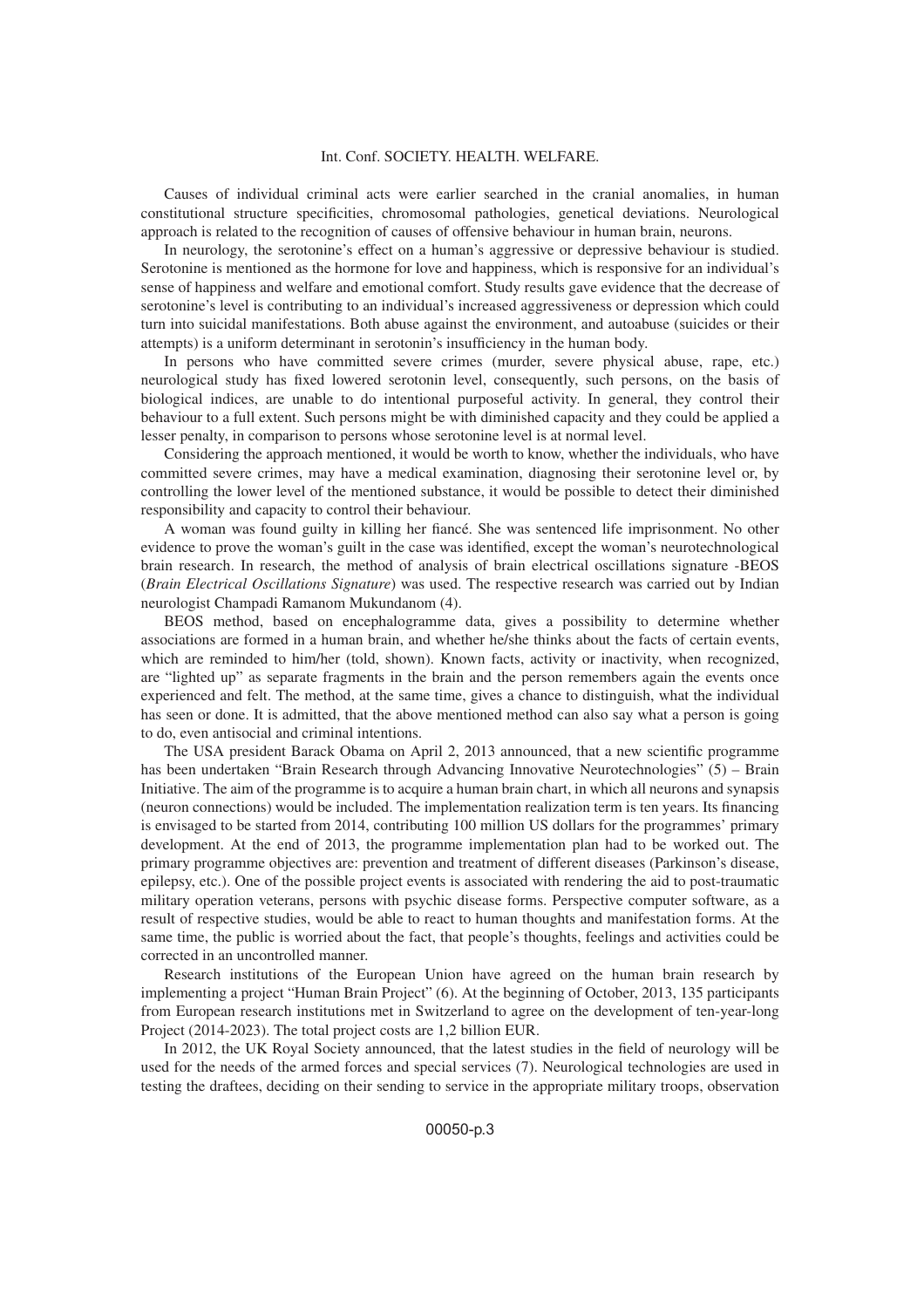#### SHS Web of Conferences

of service course, and also during the post-traumatic rehabilitation process. Specialists admit, that more and more significant are becoming the issues on improvement of legal acts, which would better protect military officers and civilians from unfavourable psychotechnological effect.

The study course on psychotechnological law is implemented in the Faculty of Law in several foreign higher educational establishments. For instance, in Russian People's Friendship University, in the Departments of Criminal Law and Criminal Process is realized the Bachelor's study programme course "Current psychotechnology in law enforcement authorities" (8), the aim of which is to broaden students' professional competences, acquiring modern psychological methods and psychotechnological skills. The course objectives are: to make understanding in students on modern psychological psychotechnological methods, to be used in legal practice; to get acquainted with Russian and foreign experience in the use of psychotechnologies in crime prevention, crime detection and investigation, influencing different criminal groups (categories) and administration of law enforcement authorities; development of cooperation with psychologists, as well as learning communication skills in work with various client groups; development of professionally psychological features and their development; learning of psychological self-regulation skills; psychological readiness to use psychological innovations in legal practice.

The study course envisages 16 auditorium classes, including 8 lectures, 4 seminars, 4 practical classes. Students will have 20 academic hours of independent work.

A similar study course ("Psychotechnology in jurisprudence") is implemented also in Moscow State M.Sholohov Humanitarian University (9). The course is realized within the Master's study programme. It is envisaged to cover 73 academic hours, including 58 – independent work, 15 – auditorium classes. The content of the study programme is similar to that of Moscow People's Friendship University programme. Howerer, we can find some differences. In the Humanitarian University study programme has such themes as: demand of psychotechnological achievements of psychology in law; psychological provision of court action; psychology in penitentiary and postpenitentiary work; psychological aspects in the increase of effectivity in lawyers' work.

One has to mention, that many of themes included in the study courses "Current psychotechnologies in law enforcement authorities" and "Psychotechnologies in jurisprudence" would be useful not only for students, future lawyers, but also practicing police officers, procurators and court staff, the staff of the state probation service, penalty execution institution staff, etc. In case Rīga Stradiòš University staff and the heads of structural units, as well as the teaching staff of the Faculty of Law find interest in the problem, it would be possible to design and implement the corresponding study course there.

In some research institutions, there are trained specialists who are competent to apply psychotechnologies in crime prevention, collection of material evidence and detection of the offenders.

### **Conclusion**

In the field of violation of the rights and in the criminal environment, one comes more and more in touch with psychotechnological attempts when committing crimes, such as fraud, murders, etc. Law enforcement authorities are trying to introduce the latest technologies (lie detector, vibroscanners, brain fingerprinting, etc.) in detection and prevention of crimes. In some study programmes of the Faculty of Law, there are also realized study courses on psychotechnologies. One has to admit, that for the investigation of brain activity,and for provision of public safety and fight with crimes, there should be paid much greater attention.

### **References**

[1] Utinans A. Neirozinātnes policijas darbā http://www.rsu.lv/images/stories/dokumenti/ zinu\_pielikumi/Programma\_un\_tezes\_13092013\_RED\_GALA.pd.

00050-p.4